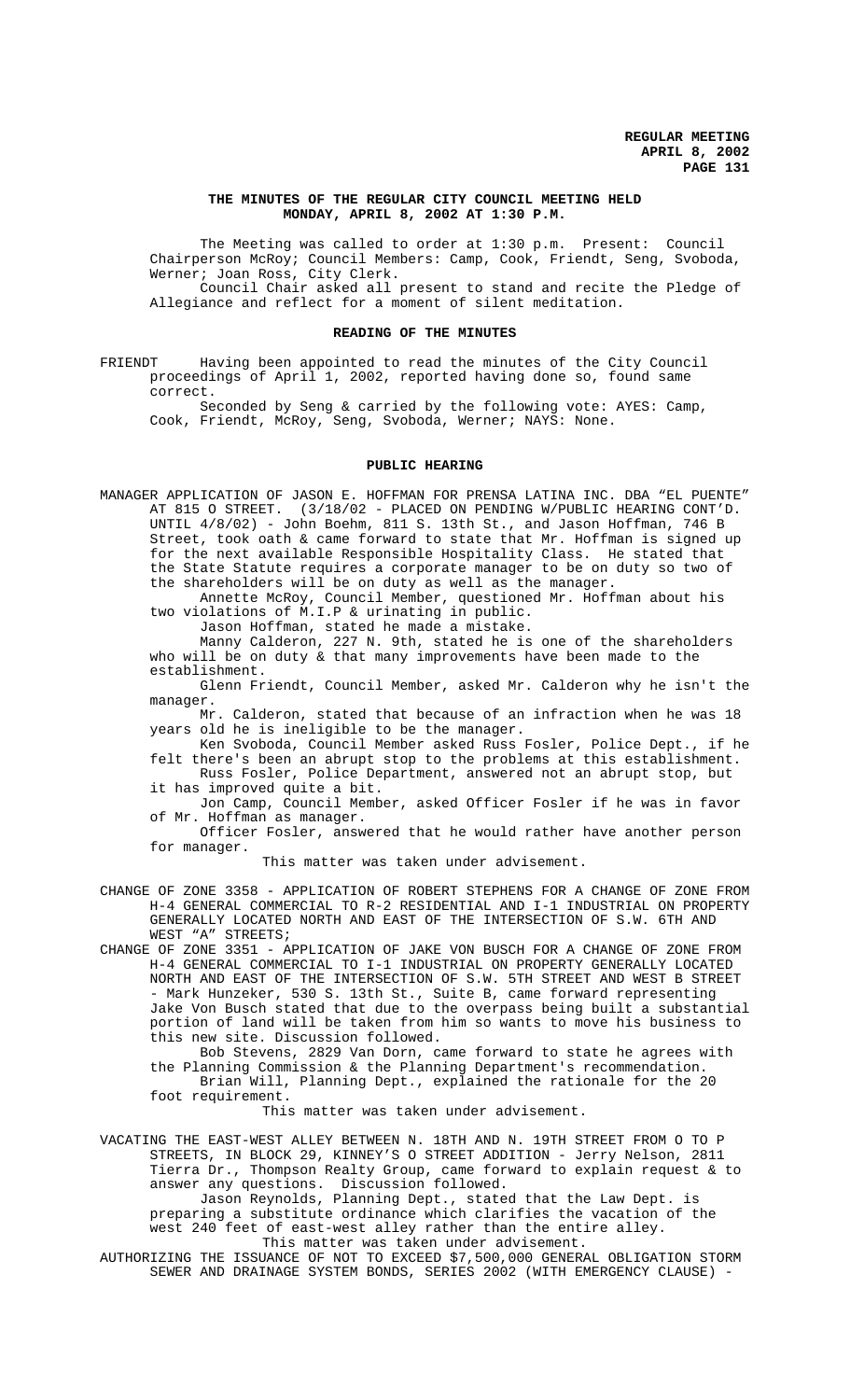Don Herz, Finance Director, came forward requesting to proceed with issuing storm sewer general obligation bonds. (Loren Wismer, Cline Williams, as Bond Counsel and Scott Keane, of Ameritas, as Financial Advisor were also in attendance.)

Mr. Friendt asked if there was a designation of where these funds are to be used.

Mr. Herz stated that it would be used for Beal Slough, and several designated storm sewer projects.

This matter was taken under advisement.

CREATING SEWER DISTRICT NO. 1177 IN OLD CHENEY ROAD FROM APPROXIMATELY 62ND STREET EAST TO APPROXIMATELY PHEASANT RUN LANE. (3/25/02 - P.H. CON'T W/ACTION 4/8/02) - Jack Lynch, Olsson Associates, 1100 Lincoln Mall, representing several property owners stated that they are two signatures away from carrying this sewer project through on an Executive Order process. He requested to hold this over for one week to make sure these signatures came through.

This matter was taken under advisement.

APPROVING AN INTERLOCAL AGREEMENT BETWEEN THE CITY, COUNTY AND LINCOLN ELECTRIC SYSTEM TO ESTABLISH THE POSITION AND RESPONSIBILITIES OF AN ADMINISTRATIVE ASSISTANT TO THE MAYOR FOR ECONOMIC DEVELOPMENT.(3/18/02- TO HAVE P.H.& ACTION 4/8/02) - Bob Workman, Chairman of County Board, came forward in support of this resolution. Discussion followed. Shelley Sahling, Lincoln Electric System, came forward in support of this resolution. Discussion followed.

Mark Bowen, Mayor's Chief of Staff, stated this is not a duplication of LPED nor does it replace it. The City's portion to fund this position will come from unprogrammed CDBG funds. Discussion

followed. Alan Hersch, Aquila, expressed his opinion that an economic development professional should be included in the selection process.

Craig Groat, 4935 Huntington Ave., stated he is concerned about the economic growth & development and the selected person should be a highly qualified person.

Art Jiminez, 2113 S.W. 19th St., opposed any economic development position. Discussion followed.

Jim Haga, Lincoln School of Commerce, 8212 Stockwell, came forward against the Economic Development position. Discussion followed. Danny Walker, 427 E St., questioned why the Labor Unions weren't involved in this partnership. Discussion followed. This matter was taken under advisement.

APPROVING THE USE OF PUBLIC RIGHT-OF-WAY BY JABRISCO RESTAURANT FOR THE INSTALLATION OF AN EXTERIOR STAIRCASE/FIRE EXIT FROM THE BASEMENT OF THE RESTAURANT AT 700 P STREET.(IN CONNECTION W/02-31) - Scott Miller, President of Telesis Inc., came forward to explain his request of a vacation and the use of public right-of-way. Discussion followed. This matter was taken under advisement.

WAIVING DESIGN STANDARDS FOR STREET TREES ON S. CODDINGTON AVE. SOUTH OF WEST M STREET - Gary Christensen, 6830 Shadow Ridge Road, came forward to request that sidewalks, curb & gutter design standards be waived along with street trees. Discussion followed.

Tom Cajka, Planning Dept., stated that the original request for design standards for sidewalks, street paving, & storm sewer all were denied by Planning Commission except for street trees. They are still requesting all of the waivers.

Dana Roper, City Attorney stated that sidewalks was the only waiver of design standards advertised so, sidewalks, curb & gutter also need to be advertised.

Rick Onnen, Engineering Design Consultants, 630 N. Cotner, stated we were told by Planning Staff that we didn't have to formally appeal. He stated that the Planning Commission said it may be developed to the west & the only access is off of M Street & the piece requested for waiver of design is south of M Street. Discussion followed.

Nicole Fleck-Tooze, Public Works, stated the urban paving of this street will facilitate building sidewalks & storm sewers & so forth. Without that there will be difficulty not waiving the other elements. Discussion followed.

Mr. Groat, stated that there are many benefits for planting trees. He feels that trees are the primary reason for economic growth in Atlanta, Georgia.

This matter was taken under advisement.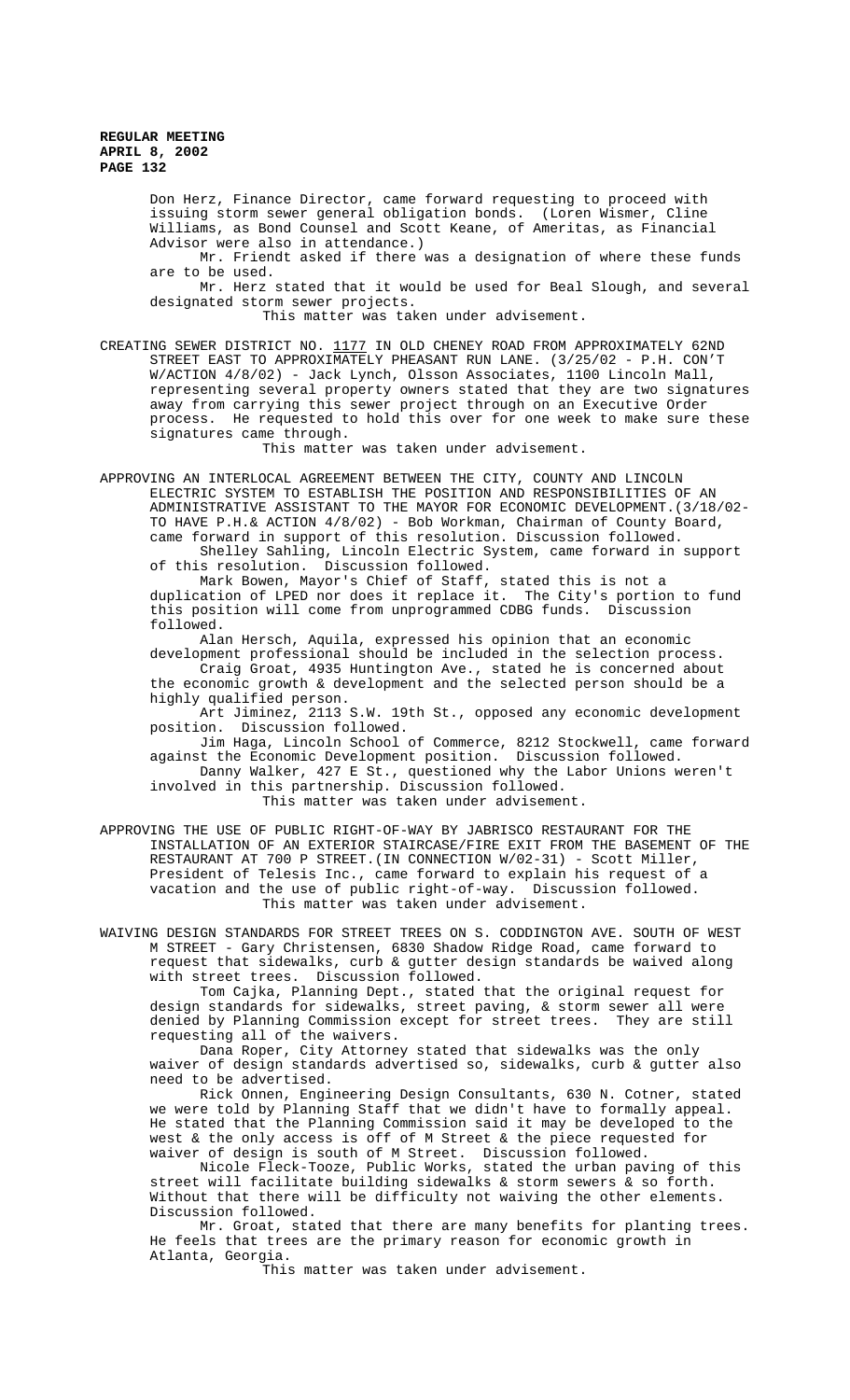ACCEPTING THE REPORT OF NEW AND PENDING CLAIMS AGAINST THE CITY AND APPROVING DISPOSITION OF CLAIMS SET FORTH THEREIN FOR THE PERIOD OF FEBRUARY 16- 28, 2002. (CLAIM OF WM. LABRUM DELAYED ONE WEEK TO 4/8/02 W/P.H. & ACTION, CLAIM OF HEIDI BURKLUND REFERRED BACK TO LAW DEPT.) - William Labrum, 1308 3rd Coroso, Nebraska City, NE, came forward to answer any questions. Discussion followed.

Chief Casady, Police Dept., came forward to testify on the Police reports of the Labrum incident. Discussion followed. This matter was taken under advisement.

**TOOK BREAK 4:32 P.M. RECONVENED 4:46 P.M.**

#### **MISCELLANEOUS BUSINESS**

Sue Hundley, 7010 S. 32nd Street, spoke to the Council in opposition to the elimination of permanent no parking on both sides of the street of 32nd & Pine Lake Road south approximately one block & a designation of a left-turn lane at said location.

Randy Hoskins, City Traffic Engineer, explained that the no parking designation at 32nd & Pine Lake Road was being done for safety reasons.

Dale Deffenbaugh, 7021 S. 32nd St., spoke in opposition of the no parking on 32nd & Pine Lake Road. He stated that a lot of the traffic is also coming from the mall on the north side.

Ed Staples, 7121 S. 32nd St., spoke in opposition of the no parking on 32nd & Pine Lake Road. He quoted from City regulations that the City allows parking on streets that are 39 feet wide. 32nd Street is 39 feet wide.

Scott Long, Porter Ridge Assn. President, spoke in opposition of the no parking on 32nd & Pine Lake Road. He stated the congestion is two times a day for short periods of time, nine months out of the year due to Cavett School students being dropped off. He had heard that there isn't going to be 6th graders at Cavett School in the future so the traffic should decrease.

David Hundley, 7010 S. 32nd St., stated he had heard that the drop off hours at Cavett School were going to be earlier in the morning next year & he wondered why more wasn't being done about the speeding on 32nd Street.

This matter was taken under advisement.

Craig Groat, 4935 Huntington Ave., read an article about office economy benefits directed by the government. Copies are on file. This matter was taken under advisement.

**\*\* END OF PUBLIC HEARING \*\***

# **COUNCIL ACTION**

#### **LIQUOR RESOLUTIONS**

MANAGER APPLICATION OF JASON E. HOFFMAN FOR PRENSA LATINA INC. DBA "EL PUENTE" AT 815 O STREET. (3/18/02 - Placed on Pending w/Public Hearing cont'd. until 4/8/02) - CLERK read the following resolution, introduced by Ken Svoboda, who moved its adoption for approval:

A-81432 WHEREAS, Prensa Latina Inc. dba "El Puente" located at 815 "O" Street, Lincoln, Nebraska has been approved for a Retail Class "I"

liquor license, and now requests that Jason E. Hoffman be named manager; WHEREAS, Jason E. Hoffman appears to be a fit and proper person to manage said business.

NOW, THEREFORE, BE IT RESOLVED by the City Council of the City of Lincoln, Nebraska:

That after hearing duly had as required by law, consideration of the facts of this application, the Nebraska Liquor Control Act, and the pertinent City ordinances, the City Council recommends that Jason E.

Hoffman be approved as manager of this business for said licensee. The City Clerk is directed to transmit a copy of this resolution to the Nebraska Liquor Control Commission.

Introduced by Ken Svoboda Seconded by Seng & carried by the following vote: AYES: Friendt, McRoy, Seng, Svoboda, Werner; NAYS: Cook; ABSENT: Camp.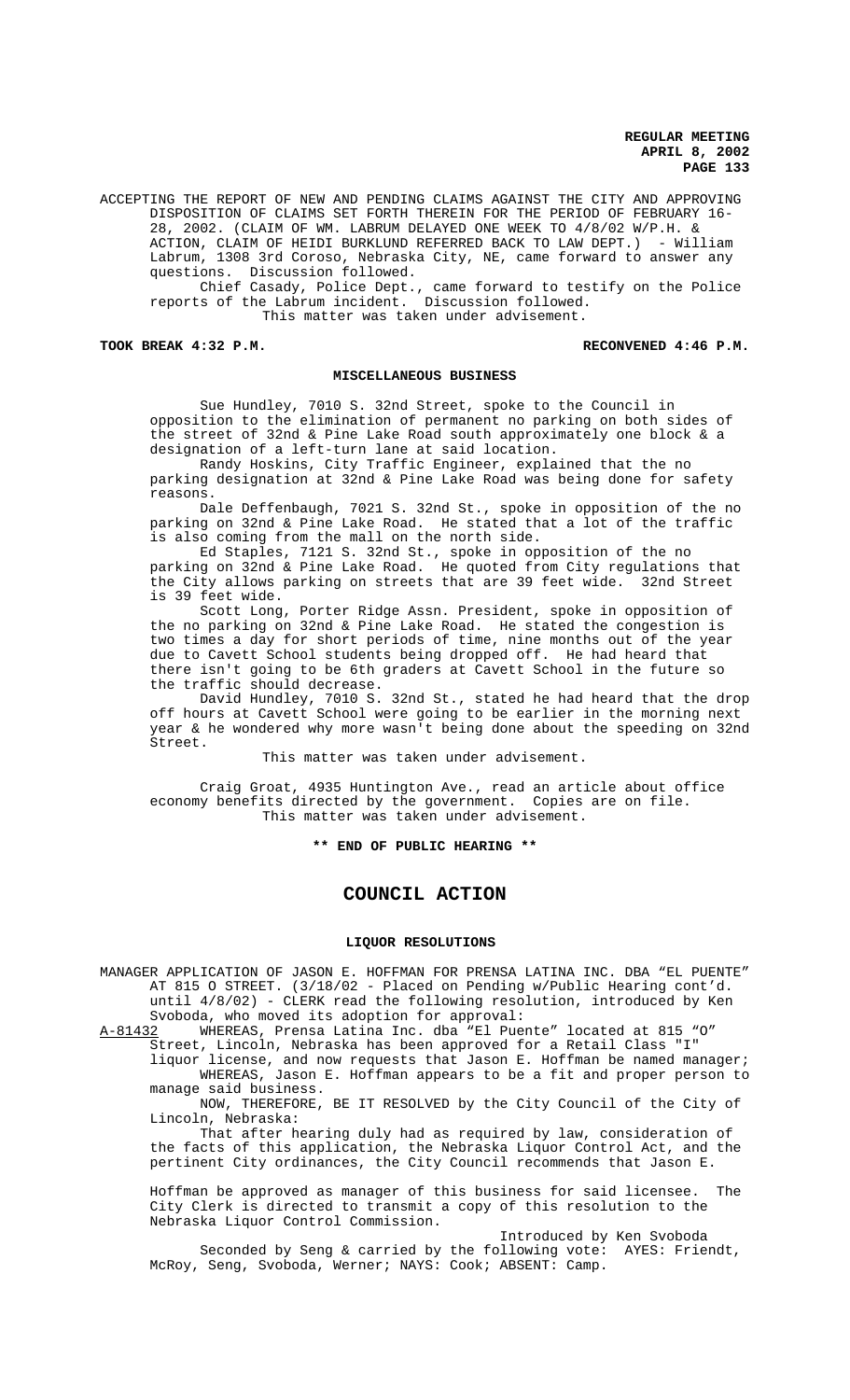### **ORDINANCES - 2ND READING**

- APPROVING A CONTRACT BETWEEN THE CITY AND THE LINCOLN HAYMARKET DEVELOPMENT CORP. TO OPERATE AND REGULATE A SATURDAY PUBLIC MARKET IN THE HAYMARKET AREA FROM MAY 4, 2002, THROUGH OCTOBER 26, 2002 - CLERK read an ordinance, introduced by Ken Svoboda, approving a contract between the City and the Lincoln Haymarket Development Corp. to operate and regulate a Saturday Public Market in the Haymarket Area from May 4, 2002, through October 26, 2002, the second time.
- CHANGE OF ZONE 3358 APPLICATION OF ROBERT STEPHENS FOR A CHANGE OF ZONE FROM H-4 GENERAL COMMERCIAL TO R-2 RESIDENTIAL AND I-1 INDUSTRIAL ON PROPERTY GENERALLY LOCATED NORTH AND EAST OF THE INTERSECTION OF S.W. 6TH AND WEST "A" STREETS - CLERK read an ordinance, introduced by Ken Svoboda, for a Change of Zone 3358, the application of Robert Stephens for a Change of zone from H-4 general commercial to R-2 Residential and I-1 Industrial on property generally located north and east of the intersection of S.W. 6th and West "A" Streets, the second time.
- CHANGE OF ZONE 3351 APPLICATION OF JAKE VON BUSCH FOR A CHANGE OF ZONE FROM H-4 GENERAL COMMERCIAL TO I-1 INDUSTRIAL ON PROPERTY GENERALLY LOCATED NORTH AND EAST OF THE INTERSECTION OF S.W. 5TH STREET AND WEST B STREET - CLERK read an ordinance, introduced by Ken Svoboda, for a Change of Zone 3351 - Application of Jake Von Busch for a Change of Zone from H-4 general commercial to I-1 Industrial on property generally located north and east of the intersection of S.W. 5th Street and West B Street, the second time.
- VACATING THE EAST-WEST ALLEY BETWEEN N. 18TH AND N. 19TH STREET FROM O TO P STREETS, IN BLOCK 29, KINNEY'S O STREET ADDITION - CLERK read an ordinance, introduced by Ken Svoboda, vacating the east-west alley between N. 18th and N. 19th street from O to P Streets, in Block 29, Kenney's O Street Addition, the second time.
- AMENDING SECTION 5.04.100 OF THE LINCOLN MUNICIPAL CODE TO MAKE THE ORDINANCE CONSISTENT WITH NEBRASKA STATE STATUTE BY MAKING IT ILLEGAL FOR A MINOR TO CONSUME ALCOHOLIC LIQUOR - CLERK read an ordinance, introduced by Ken Svoboda, amending Section 5.04.100 of the Lincoln Municipal Code to make the ordinance consistent with Nebraska State Statute by making it illegal for a minor to consume alcoholic liquor, the second time.
- AUTHORIZING THE ISSUANCE OF NOT TO EXCEED \$7,500,000 GENERAL OBLIGATION STORM SEWER AND DRAINAGE SYSTEM BONDS, SERIES 2002 (WITH EMERGENCY CLAUSE) CLERK read an ordinance, introduced by Ken Svoboda, authorizing the issuance of not to exceed \$7,500,000 general obligation storm sewer and drainage system bonds, series 2002 (with emergency clause), the second time.

### **RESOLUTIONS**

APPROVING AN INTERLOCAL AGREEMENT BETWEEN THE CITY, COUNTY AND LINCOLN ELECTRIC SYSTEM TO ESTABLISH THE POSITION AND RESPONSIBILITIES OF AN ADMINISTRATIVE ASSISTANT TO THE MAYOR FOR ECONOMIC DEVELOPMENT.(3/18/02- TO HAVE P.H.& ACTION 4/8/02) - PRIOR to reading:

Svoboda Moved to delay action on Bill No. 02R-54 for one week to 4/15/02. Seconded by Camp & Lost by the following vote: AYES: Camp, Svoboda; NAYS: Cook, Friendt, McRoy, Seng, Werner.

CLERK Read the following resolution, introduced by Terry Werner, who moved its adoption:<br>A-81433 BE IT RESOLVE

BE IT RESOLVED by the City Council of the City of Lincoln, Nebraska

That the attached Interlocal Agreement between the City of Lincoln, Lancaster County, and Lincoln Electric System to create, fund, and define the responsibilities of the position of Administrative Assistant to the Mayor for Economic Development, in accordance with the terms and conditions contained in said Agreement, is hereby approved and the Mayor is authorized to execute the same on behalf of the City of Lincoln.

The City Clerk is directed to return the executed copies of the Agreement to Don Herz, Finance Director for transmittal to the County and LES.

Introduced by Terry Werner Seconded by Seng & carried by the following vote: AYES: Cook,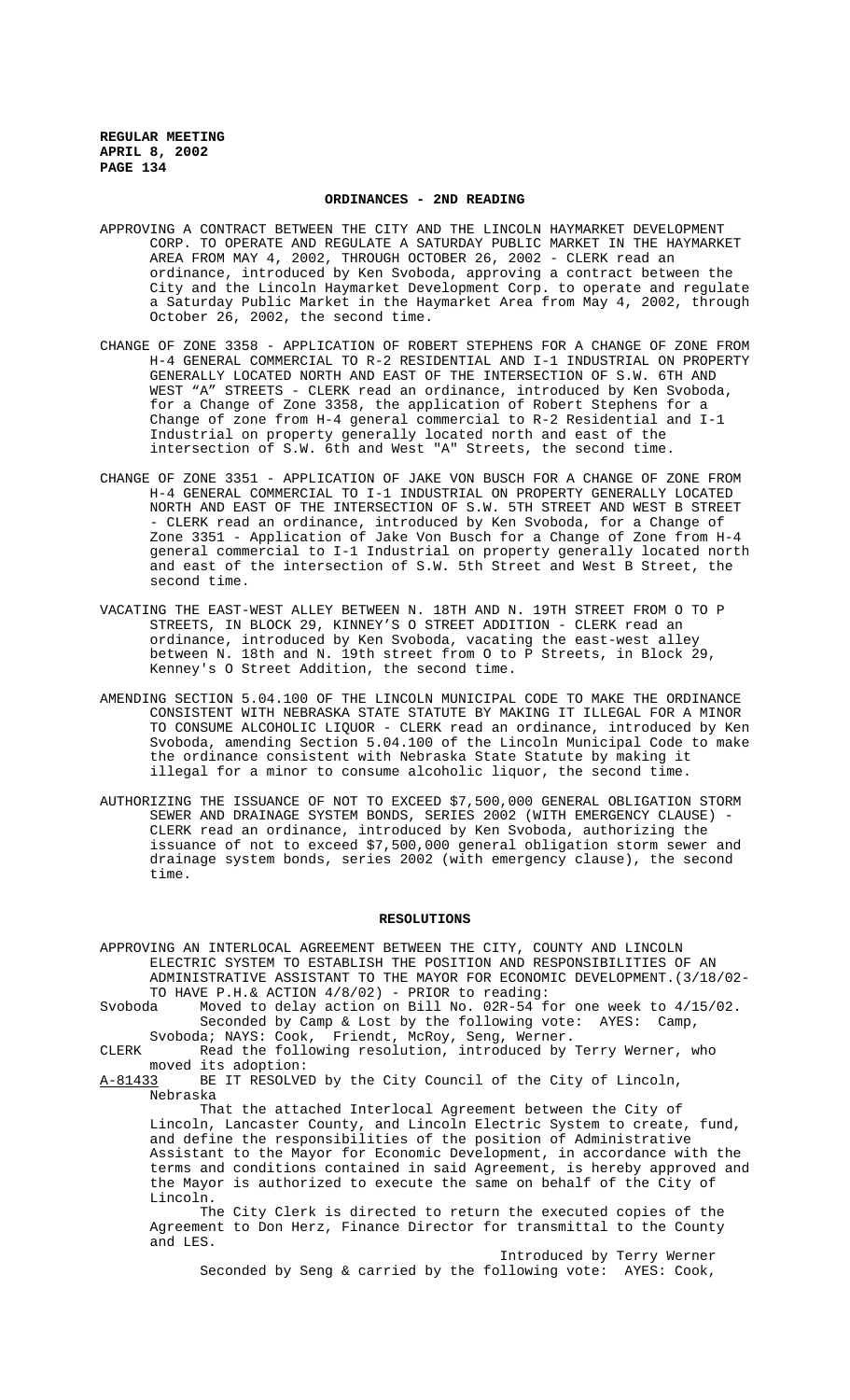Friendt, McRoy, Seng, Svoboda, Werner; NAYS: Camp.

APPROVING THE USE OF PUBLIC RIGHT-OF-WAY BY JABRISCO RESTAURANT FOR THE INSTALLATION OF AN EXTERIOR STAIRCASE/FIRE EXIT FROM THE BASEMENT OF THE RESTAURANT AT 700 P STREET.**(IN CONNECTION W/02-31)** - CLERK read the following resolution, introduced by Terry Werner, who moved its adoption:

A-81434 WHEREAS, Rainmaker Restaurant Corp. has submitted an application for a permit to use the public right-of-way along the west side of "P" Street adjacent to Jabrisco Restaurant for construction of an exterior staircase/fire exit from the basement of the restaurant; and

WHEREAS, said applicant has submitted a letter of application and a site plan which are attached hereto, marked as Exhibit "A" and Exhibit "B" respectively, and made a part of this resolution by reference, to use the public right-of-way as above described; and

WHEREAS, said applicant has complied with all of the provisions of Chapter 14.54 of the Lincoln Municipal Code pertaining to such use. NOW, THEREFORE, BE IT RESOLVED by the City Council of the City of Lincoln, Nebraska:

That the application aforesaid of Rainmaker Restaurant Corp. to use the public right-of-way along the west side of "P" Street, commonly known as 700 "P" Street, for the purpose of constructing an exterior staircase/fire exit from the basement, be granted as a privilege only by virtue of and subject to strict compliance with the site plan, the letter of application, and the following terms and conditions, to wit:

1. That the permission herein granted is granted as a privilege only, and is subject to all the terms and conditions of Chapter 14.54 of the Lincoln Municipal Code including those provisions relating to the posting of a continuing bond in the amount of \$5,000, and the filing of a certificate of insurance with a minimum combined single limit of \$500,000.00 aggregate for any one occurrence.<br>2. That said use shall be in full ac

That said use shall be in full accordance with the aforesaid application, the site plan filed therewith, and with all applicable City ordinances and regulations.

3. The applicant, its heirs, successors or assigns shall save and keep the City free and harmless from any and all loss or damages or claims for damages arising from or out of the use of the public way requested herein.

4. That all work done under the authority of this resolution shall be subject to the inspection and approval of the Director of Public Works of the City of Lincoln.<br>5. This permit may be revok

This permit may be revoked by resolution of the City Council and after giving of five days written notice to the Applicant by the City Clerk, for the following reasons: (a) failure of the Applicant to pay the compensation required within ten days after the date payment is due; (b) failure or neglect of the Applicant to comply with the provisions of Chapter 14.54 of the Lincoln Municipal Code, or any other provisions of the Lincoln Municipal Code or the provisions of the permit; (c) failure to use the space for which the permit was granted for a continuous period of at least six months or (d) upon a determination by the City that the space for which the permit was granted is needed for public use.

Upon revocation of a permit, the Applicant shall forthwith remove or abandon the space for which the permit was granted, together with the removal of any structure at their own cost and expense and return that space to the City of Lincoln, free and clear of all structures or encroachments of any type, at no expense to the City. If the requested removal or abandonment has not been completed within six months after revocation of the permit, the City Council may cause such removal or abandonment to be so done and the cost of such work shall become a lien against the property of the Applicant.<br>6. Applicant shall pay, as rental fee for t

Applicant shall pay, as rental fee for the space occupied, an amount equal to ten percent of the square foot value, as last fixed by the Board of Equalization, of the lot directly abutting on the use, multiplied by the square footage of the use of space.

Said rental payments shall be made to the City Treasurer and shall be due and payable on the 1st day of October of each year; provided however, the amount of the initial payment required hereunder shall be pro-rated from the date when the permit is issued to the 1st day of October of the next year and payments shall be due and payable on October 1st thereafter. Rent shall become delinquent on the 1st day of December of each year and such delinquent rent shall bear interest at the rate of one percent per month until paid and if such rent is not paid for six months or more after such delinquent date, a penalty of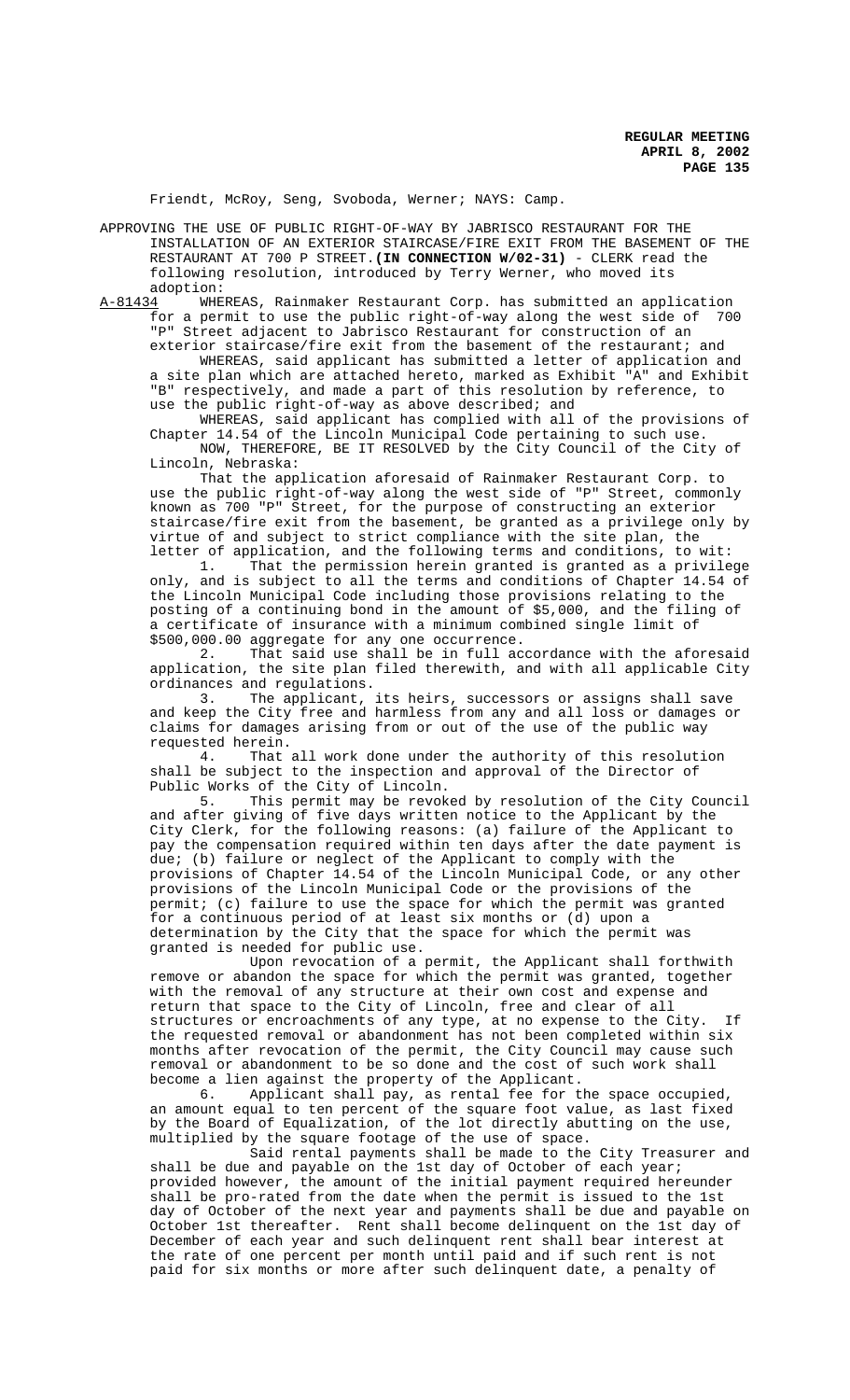five percent shall be added thereto in addition to said interest. 7. The use of the public way herein granted and the terms and conditions of this resolution shall be binding and obligatory upon the above-named applicant, its successors and assigns.

8. That within thirty (30) days from the adoption of this resolution, and before commencing any construction under the provisions hereof, the above-named applicant shall file an unqualified written acceptance of all the terms and conditions of this resolution with the City Clerk. Failure to do so will be considered a rejection hereof and all privileges and authorities hereunder granted shall thereupon ipso facto terminate.

Introduced by Terry Werner Seconded by Seng & carried by the following vote: AYES: Camp, Cook, Friendt, McRoy, Seng, Svoboda, Werner; NAYS: None.

APPROVING AN INTERLOCAL AGREEMENT BETWEEN THE CITY AND RTSD FOR THE 3RD AND A STREET VIADUCT - CLERK read the following resolution, introduced by CLERK read the following resolution, introduced by Terry Werner, who moved its adoption:<br>A-81435 BE IT RESOLVE

BE IT RESOLVED by the City Council of the City of Lincoln, Nebraska:

That the attached Interlocal Agreement between the City of Lincoln and the Lincoln-Lancaster County Railroad Transportation Safety District to construct a new vehicular and pedestrian viaduct structure over the existing Burlington Northern Santa Fe Railroad tracks near 3rd and A Street, in accordance with the terms and conditions contained in said Agreement, is hereby approved and the Mayor is authorized to execute the same on behalf of the City of Lincoln.

The City Clerk is directed to return the executed copies of the Agreement to the Department of Public Works, for transmittal to the Railroad Transportation Safety District.

Introduced by Terry Werner Seconded by Cook & carried by the following vote: AYES: Camp, Cook, Friendt, McRoy, Seng, Svoboda, Werner; NAYS: None.

APPROVING AN AGREEMENT BETWEEN THE CITY AND THE STATE OF NEBRASKA DEPARTMENT OF ROADS TO CONSTRUCT A CONCRETE PEDESTRIAN AND BICYCLE TRAIL TO BE KNOWN AS MOPAC WEST "HUSKER LINK" CONNECTING THE EXISTING MOPAC TRAIL NEAR 30TH AND Y STREETS TO THE ROCK ISLAND TRAIL AT 18TH STREET - CLERK read the following resolution, introduced by Terry Werner, who moved its adoption:

A-81436 BE IT RESOLVED by the City Council of the City of Lincoln, Nebraska:

That the attached Agreement between the City of Lincoln and the State of Nebraska Department of Roads to construct a concrete pedestrian and bicycle trail to be known as Mopac West "Husker Link" Trail, in accordance with the terms and conditions contained in said Agreement, is hereby approved and the Mayor is authorized to execute the same on behalf of the City of Lincoln.

The City Clerk is directed to return the executed copies of the Agreement to the Department of Public Works, for transmittal and execution by the State Department of Roads.

Introduced by Terry Werner Seconded by Seng & carried by the following vote: AYES: Camp, Cook, Friendt, McRoy, Seng, Svoboda, Werner; NAYS: None.

WAIVING DESIGN STANDARDS FOR THE PEDESTRIAN WAY EASEMENT ON LOT 4, BLOCK 3, JERROLD HEIGHTS 4TH ADDITION, GENERALLY LOCATED NEAR S. 56TH STREET AND PINE LAKE ROAD - CLERK read the following resolution, introduced by Terry Werner, who moved its adoption:<br>A-81437 WHEREAS, the Final Plat of Jerr

WHEREAS, the Final Plat of Jerrold Heights 4th Addition was previously approved by the City of Lincoln; and

WHEREAS, one of the conditions of approval of said Final Plat was the requirement that the subdivider install a pedestrian sidewalk in the pedestrian way easement on Lot 4, Block 3, of said Final Plat; and WHEREAS, applicant has requested a modification to waive said requirement pursuant to Section 26.31.010 of the Lincoln Municipal Code;

and WHEREAS, the Planning Commission has reviewed said request and has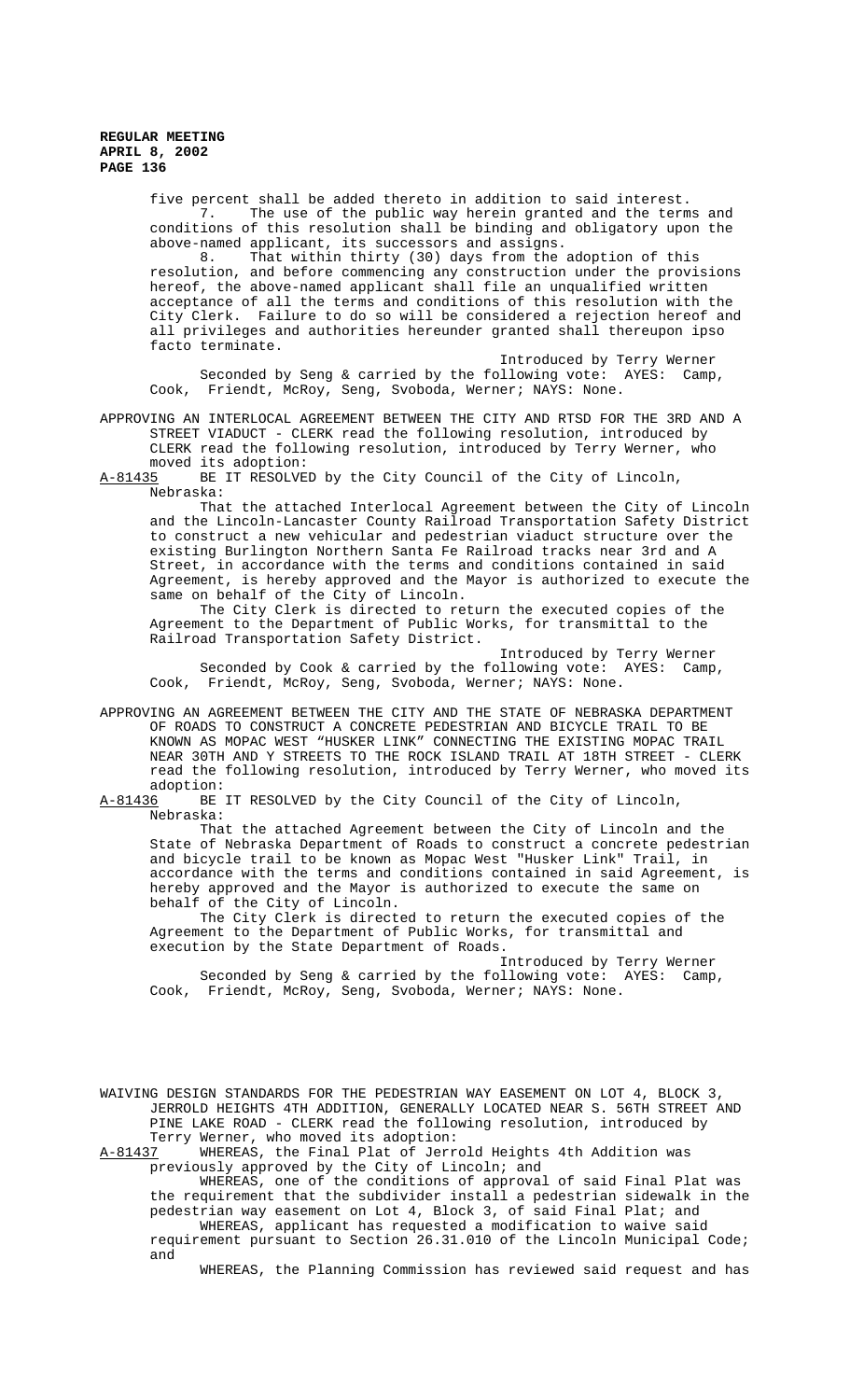made recommendations thereon; and WHEREAS, the City Council finds that the strict application of all requirements would result in actual difficulties or substantial hardship or injustice to the property owner. NOW, THEREFORE, BE IT RESOLVED by the City of Lincoln, Nebraska: That the requirement of the Final Plat of Jerrold Heights 4th Addition relating to the required easement for the installation a pedestrian sidewalk in Lot 4, Block 3, is hereby waived and the pedestrian way easement may be released. All other conditions for approval of the Final Plat of shall remain in full force and effect. Introduced by Terry Werner Seconded by Seng & carried by the following vote: AYES: Camp, Cook, Friendt, McRoy, Seng, Svoboda, Werner; NAYS: None. WAIVING DESIGN STANDARDS FOR STREET TREES ON S. CODDINGTON AVE. SOUTH OF WEST M STREET - PRIOR to reading: SENG Moved to delay action on Bill No. 02R-69 for two weeks to 4/22/02 with Public Hearing continued. Seconded by Friendt & carried by the following vote: AYES: Camp, Friendt, McRoy, Seng, Svoboda; NAYS: Cook, Werner. ACCEPTING THE REPORT OF NEW AND PENDING CLAIMS AGAINST THE CITY AND APPROVING DISPOSITION OF CLAIMS SET FORTH THEREIN FOR THE PERIOD OF FEBRUARY 16- 28, 2002. (CLAIM OF WM. LABRUM DELAYED ONE WEEK TO 4/8/02 W/P.H. & ACTION, CLAIM OF HEIDI BURKLUND REFERRED BACK TO LAW DEPT.) - CLERK read the following resolution, introduced by Terry Werner, who moved its adoption: A-81438 BE IT RESOLVED by the City Council of the City of Lincoln, Nebraska: That the claims listed in the attached report, marked as Exhibit "A", dated March 1, 2002, of various new and pending tort claims filed

against the City of Lincoln with the Office of the City Attorney or the Office of the City Clerk, as well as claims which have been disposed of, are hereby received as required by Neb. Rev. Stat. § 13-905 (Reissue 1997). The dispositions of claims by the Office of the City Attorney, as shown by the attached report, are hereby approved:<br>DENIED ALLOWED

<mark>DENIED</mark><br>rum 2,875.00 William Labrum

The City Attorney is hereby directed to mail to the various claimants listed herein a copy of this resolution which shows the final disposition of their claim.

 Introduced by Terry Werner Seconded by Seng & carried by the following vote: AYES: Camp, Cook, Friendt, McRoy, Seng, Svoboda, Werner; NAYS: None.

SETTING HEARING DATE OF 4/22/02 AT 1:30 P.M. FOR MAN. APP. OF ROLAND L. MEIROSE FOR SAM'S WEST, INC. DBA "SAM'S CLUB #6413" LOCATED AT 4700 NORTH 27TH STREET - CLERK read the following resolution, introduced by Terry Werner, who moved its adoption:<br>A-81439 BE IT RESOLVED by the City Coun

BE IT RESOLVED by the City Council, of the City of Lincoln, that a hearing date is hereby fixed for Mon., April 22, 2002, at 1:30 p.m. or as soon thereafter as possible in the City Council Chambers, County-City Building, 555 S. 10th Street, Lincoln, NE, for the Man. App. of Roland

L. Meirose for Sam's West, Inc. dba "Sam's Club #6413" located at 4700 N. 27th Street.

If the Police Dept. is unable to complete the investigation by said time, a new hearing date will be set.

Introduced by Terry Werner Seconded by Seng & carried by the following vote: AYES: Camp, Cook, Friendt, McRoy, Seng, Svoboda, Werner; NAYS: None.

SETTING HEARING DATE OF MONDAY, APRIL 22, 2002 AT 1:30 P.M. FOR THE APP. OF SALEM OIL COMPANY DBA "AIRPORT AMOCO" FOR A CLASS "B" LIQUOR LICENSE LOCATED AT 3100 N.W. 12TH STREET - CLERK read the following resolution, introduced by Terry Werner, who moved its adoption:

A-81440 BE IT RESOLVED by the City Council, of the City of Lincoln, that a hearing date is hereby fixed for Mon., April 22, 2002, at 1:30 p.m or as soon thereafter as possible in the City Council Chambers, County-City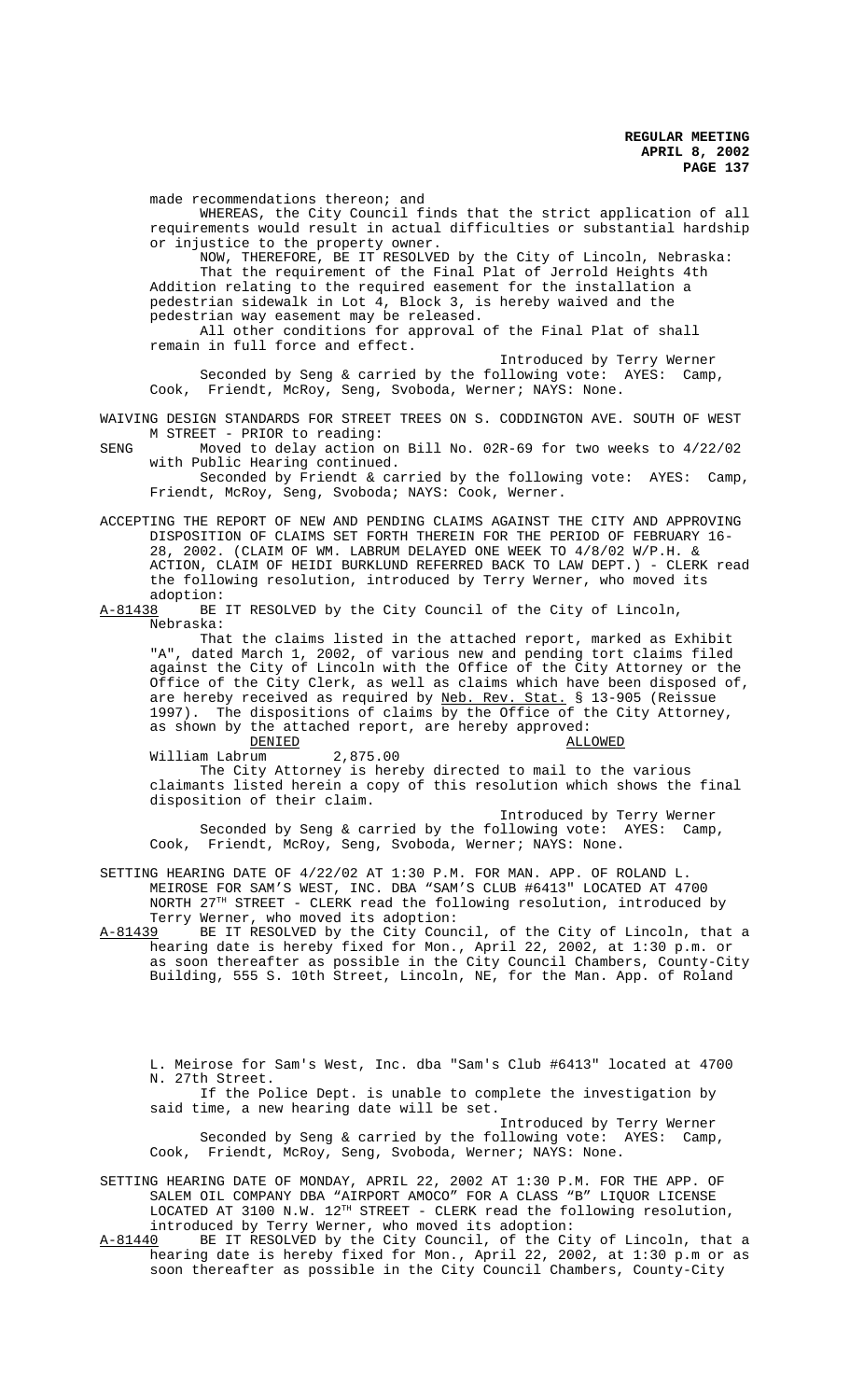> Building, 555 S. 10th St., Lincoln, NE, for the App. of Salem Oil Company dba "Airport Amoco" for a Class "B" Liquor License located at 3100 N.W. 12th Street.

If the Police Dept. is unable to complete the investigation by said time, a new hearing date will be set.

Introduced by Terry Werner Seconded by Seng & carried by the following vote: AYES: Camp, Cook, Friendt, McRoy, Seng, Svoboda, Werner; NAYS: None.

### **PETITIONS & COMMUNICATIONS**

TWO PETITIONS TO VACATE PUBLIC WAY THE WEST  $\frac{1}{2}$  OF 49<sup>TH</sup> ST. FROM L STREET TO THE NORTH LINE OF LOT 164 RANDOLPH ACRES SUBMITTED BY DAVID W. & SARA J. FARRAR AND LOIS J. SONG, SHUNLING VINCENT SONG, CO-TRUSTEES OF THE L. J. SONG TRUST & RUTH ANN GARDNER - CLERK presented said petition which was referred to the Law Dept.

#### **REPORTS OF CITY OFFICERS**

CLERK'S LETTER & MAYOR'S APPROVAL OF ORDINANCES & RESOLUTIONS PASSED ON APRIL 1, 2002 - CLERK presented said report which was placed on file in the Office of the City Clerk.

INVESTMENT OF FUNDS FOR APRIL 1 - APRIL 5, 2002 - CLERK read the following resolution, introduced by Terry Werner, who moved its adoption:

A-81441 BE IT HEREBY RESOLVED BY THE CITY COUNCIL of the City of Lincoln, Nebraska:

That the attached list of investments be confirmed and approved, and the City Treasurer is hereby directed to hold said investments until maturity unless otherwise directed by the City Council. (Investments for April 1 - April 5, 2002.)

Introduced by Terry Werner Seconded by Seng & carried by the following vote: AYES: Camp, Cook, Friendt, McRoy, Seng, Svoboda, Werner; NAYS: None.

LINCOLN WATER & WASTEWATER SYSTEM RECAPITULATION OF DAILY CASH RECEIPTS FOR MARCH 2002 - CLERK presented said report which was placed on file in the Office of the City Clerk. **(8-71)**

REQUEST OF PUBLIC WORKS TO SET THE HEARING DATE OF MONDAY, APRIL 29, 2002 AT 5:30 P.M. & PLACE ON THE FORMAL CITY COUNCIL AGENDA THE FOLLOWING: 02-40 Authority to create a Re-Paving District bring Saunders Avenue, 12<sup>th</sup> Street to 14<sup>th</sup> Street up to current design standards with 33' wide pavement.

> 02R-66 Authority to create a Paving Unit to bring Saunders Avenue, Springfield Drive to 12<sup>th</sup> Street up to current design standards with 33' wide paving.

CLERK Requested to have Hearing date of Monday, April 29, 2002 at 5:30 p.m. & place on the formal City Council Agenda: SENG So moved

Seconded by Svoboda & carried by the following vote: AYES: Camp, Cook, Friendt, McRoy, Seng, Svoboda, Werner; NAYS: None.

**ORDINANCES - 1ST READING**

VACATING THE EAST-WEST ALLEY ADJACENT TO LOT 63, CAPITAL HEIGHTS ADDITION TO UNIVERSITY PLACE, GENERALLY LOCATED EAST OF N. 51ST STREET ONE BLOCK SOUTH OF Y STREET - CLERK read an ordinance, introduced by Terry Werner, vacating the east-west alley adjacent to Lot 63, Capital Heights Addition to University Place, generally located east of North 51st Street, one block south of Y Street, and retaining title thereto in the City of Lincoln, Lancaster County, Nebraska, the first time.

AMENDING CHAPTER 1.20 OF THE LINCOLN MUNICIPAL CODE, THE UNIFORM INSPECTIONS CODE, BY ADDING A NEW SECTION NUMBERED 1.20.060 TO MAKE IT UNLAWFUL TO REFUSE TO PERMIT AN INSPECTION AUTHORIZED BY AN INSPECTION WARRANT - CLERK read an ordinance, introduced by Terry Werner, amending Chapter 1.20 of the Lincoln Municipal Code, Uniform Inspections Code, by adding a new section numbered 1.20.060 to make it unlawful to refuse to permit an inspection authorized by an inspection warrant, the first time.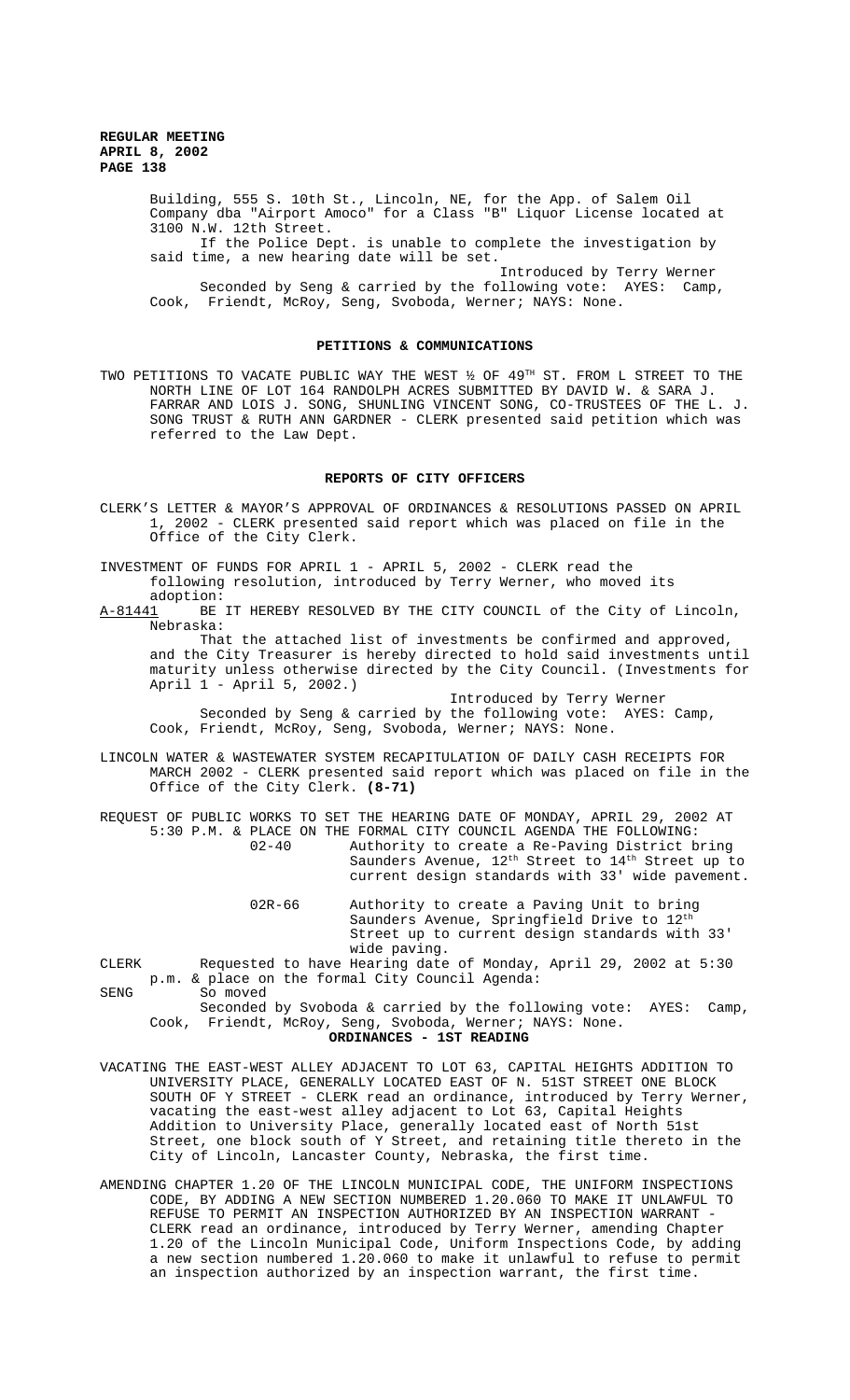APPROVING A FIVE-YEAR LEASE BETWEEN THE CITY AND NEBRASKA NATIONAL BANK FOR THE LEASE OF GOLF COURSE MAINTENANCE EQUIPMENT - CLERK read an ordinance, introduced by Terry Werner, accepting and approving a Lease Agreement between the City of Lincoln, Nebraska ("City"), and Nebraska National Bank ("Lessor") for a five-year lease of golf course maintenance equipment for use by the City Parks and Recreation Golf Division, the first time.

## **ORDINANCES - 3RD READING**

CREATING SEWER DISTRICT NO. 1177 IN OLD CHENEY ROAD FROM APPROXIMATELY 62ND STREET EAST TO APPROXIMATELY PHEASANT RUN LANE. (3/25/02 - P.H. CON'T W/ACTION 4/8/02) - PRIOR to reading:

COOK Moved to delay Action on Bill No. 02-30 for one week to 4/15/02 with Public Hearing Continued.

Seconded by Seng & carried by the following vote: AYES: Camp, Cook, Friendt, McRoy, Seng, Svoboda, Werner; NAYS: None.

VACATING THE ASHBROOK DR. CUL-DE-SAC TO ALLOW FOR CONTINUATION OF THE STREET SOUTH IN CONJUNCTION WITH THE PLAT FOR PARKER'S LANDING ADDITION, GENERALLY LOCATED ½ MILE EAST OF S. 70TH ST. & ½ MILE SOUTH OF OLD CHENEY - CLERK read an ordinance, introduced by Coleen Seng, vacating the Ashbrook Dr. Cul-de-sac to allow for continuation of the street south in conjunction with the plat for Parker's Landing Addition, generally located ½ mile east of S. 70th St. & ½ mile South of Old Cheney, the third time.

SENG Moved to pass the ordinance as read. Seconded by Svoboda & carried by the following vote: AYES: Camp, Cook, Friendt, McRoy, Seng, Svoboda, Werner; NAYS: None.

The ordinance, being numbered **#17982**, is recorded in Ordinance Book 25, Page

VACATING A 5' X 30'6" PORTION OF NORTH 7TH STREET ADJACENT TO THE SOUTH 37' OF LOT 9, BLOCK 32, ORIGINAL PLAT OF LINCOLN, GENERALLY LOCATED AT N. 7TH AND P STREETS. (3/18/02 - PUBLIC HEARING CONT'D. W/3RD READING) (3/25/02- ACTION DELAYED TO 4/8/02) (IN CONNECTION W/02R-64) - PRIOR to reading:

COOK Moved to place Bill No. 02-31 on Pending. Seconded by Seng & carried by the following vote: AYES: Camp, Cook, Friendt, McRoy, Seng, Svoboda, Werner; NAYS: None.

#### **MISCELLANEOUS BUSINESS**

#### **PENDING LIST -**

CAMP Moved to extend the Pending List to April 15, 2002. Seconded by Seng & carried by the following vote: AYES: Camp, Cook, Friendt, McRoy, Seng, Svoboda, Werner; NAYS: None.

## **UPCOMING RESOLUTIONS -**

CAMP Moved to approve the resolutions to have Public Hearing on April 15, 2002. Seconded by Seng & carried by the following vote: AYES: Camp, Cook, Friendt, McRoy, Seng, Svoboda, Werner; NAYS: None.

### **ADJOURNMENT**

## **6:25 P.M.**

CAMP Moved to adjourn the City Council meeting of April 8, 2002. Seconded by Seng & carried by the following vote: AYES: Camp, Cook, Friendt, McRoy, Seng, Svoboda, Werner; NAYS: None. So ordered.

 $\overline{a}$